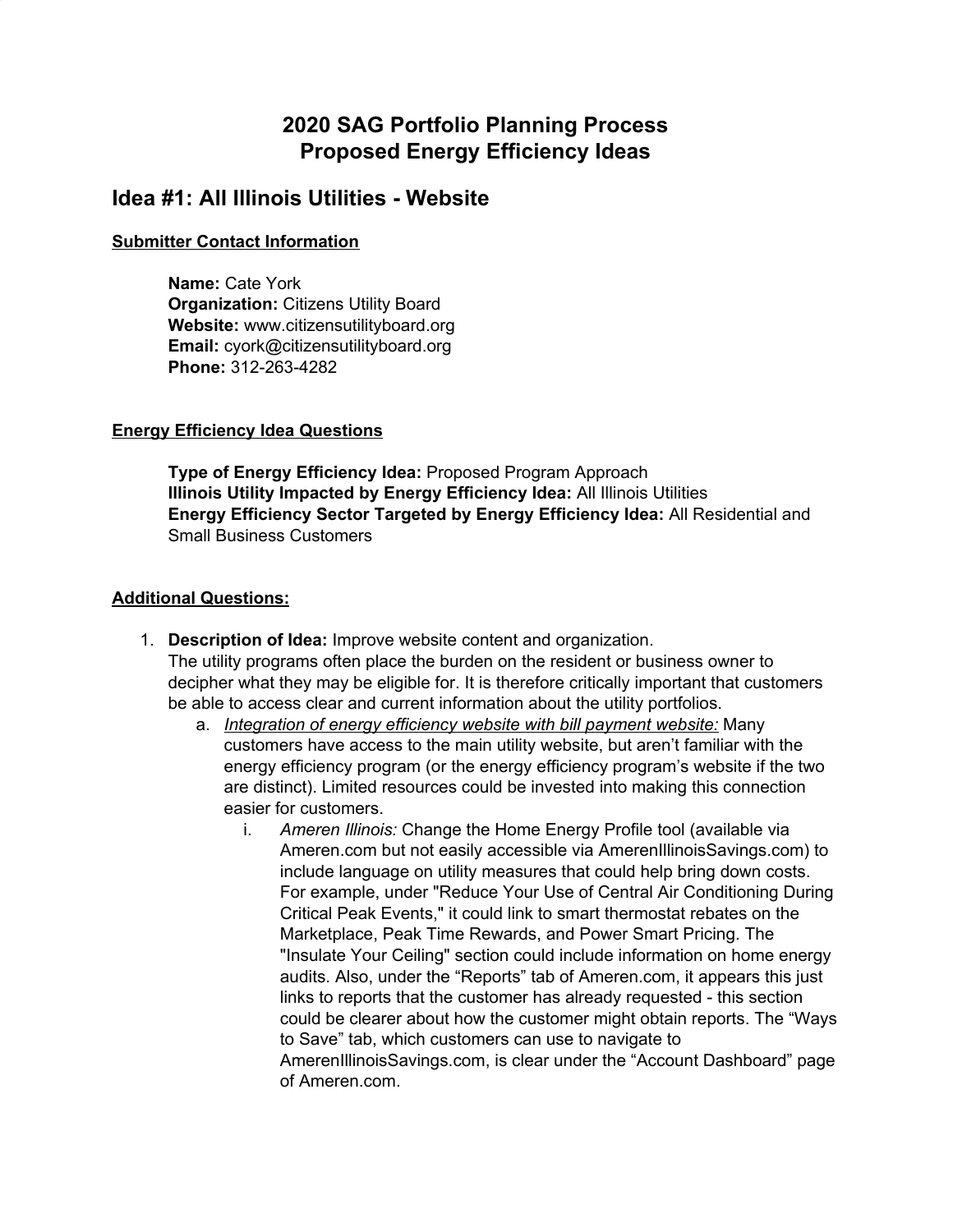- ii. *ComEd:* Under "My Account/My Bill & Usage," or the landing page when a customer logs in, there is a box to "Schedule a Home Energy Assessment." While there is another box under "Discover" that prompts the customer to explore "A variety of Ways to Save, All Year Long," this landing page could have more details on other programs.
- iii. *Nicor Gas:* Under NicorGas.com/Residential, the "Ways to Save" tab is hidden. Perhaps a "Ways to Save" tab could be added under "Resources."
- b. *Green Button:* Both electric utilities have excellent tools for individuals to access their smart meter data, but there is limited customer awareness of this option. Making these tools more easily accessible, with better explanations to the customer, would improve customer accessibility and awareness of their unique household usage.
	- i. *Ameren Illinois:* Under "Energy Usage Alerts," there could be an option to receive weekly reports of your usage, in addition to an alert if your usage exceeds your threshold for the current billing cycle. If adopted, this tool could be easier to navigate to, perhaps including a link under "View Usage Details."
	- *ii. ComEd*: In the "My Usage" section of a customer's ComEd account, there could be a button to easily link to sign up for usage alerts, currently housed under My Profile>My Alerts & Notifications ("High Usage Alert" and "Weekly Usage Report").
- c. *Storytelling:* Many customers aren't aware of what utility incentives exist, how to use them, or how the incentives relate to one another. The energy efficiency website could help build a narrative for the customer, so that they can better see how the various programs interact. This refers not only to stories from individuals in testimonials, which are already effectively used, but to the overall language used to talk about how the offerings relate to one another within each program, making those connections easier for customers to see. Room-by-room approaches, seen in some utility materials, are helpful toward this end, building a more cohesive picture for the customer.
	- i. *Nicor Gas*: The "Rebates" page (Home>Residential>Ways To Save>Rebates) could contain more information about why a customer should consider rebates, and more context on how a customer could identify whether a rebate would be a smart investment. For example, telling the story of how an assessment could lead to an audit, which could lead to weatherization measures and savings through rebates. Additionally, the "Rebates For Equipment" and "Rebates For Air Sealing and Insulation" are separate sections, without the acknowledgement that the two investments are most cost-effective together: "Improvements to furnace efficiency is most effective after weatherization has been conducted." 1
	- *ii. Peoples Gas/North Shore Gas*: Rather than having separate pages for the "Home Energy Rebate program," "Home Energy Jumpstart program," and "Rebates and incentives," consider one page for the single-family program, and one for the multi-family program. With one page to go to,

<sup>1</sup> Project Energy Savers, *The Complete Guide to Saving Energy in the Home* (2013), p. 21.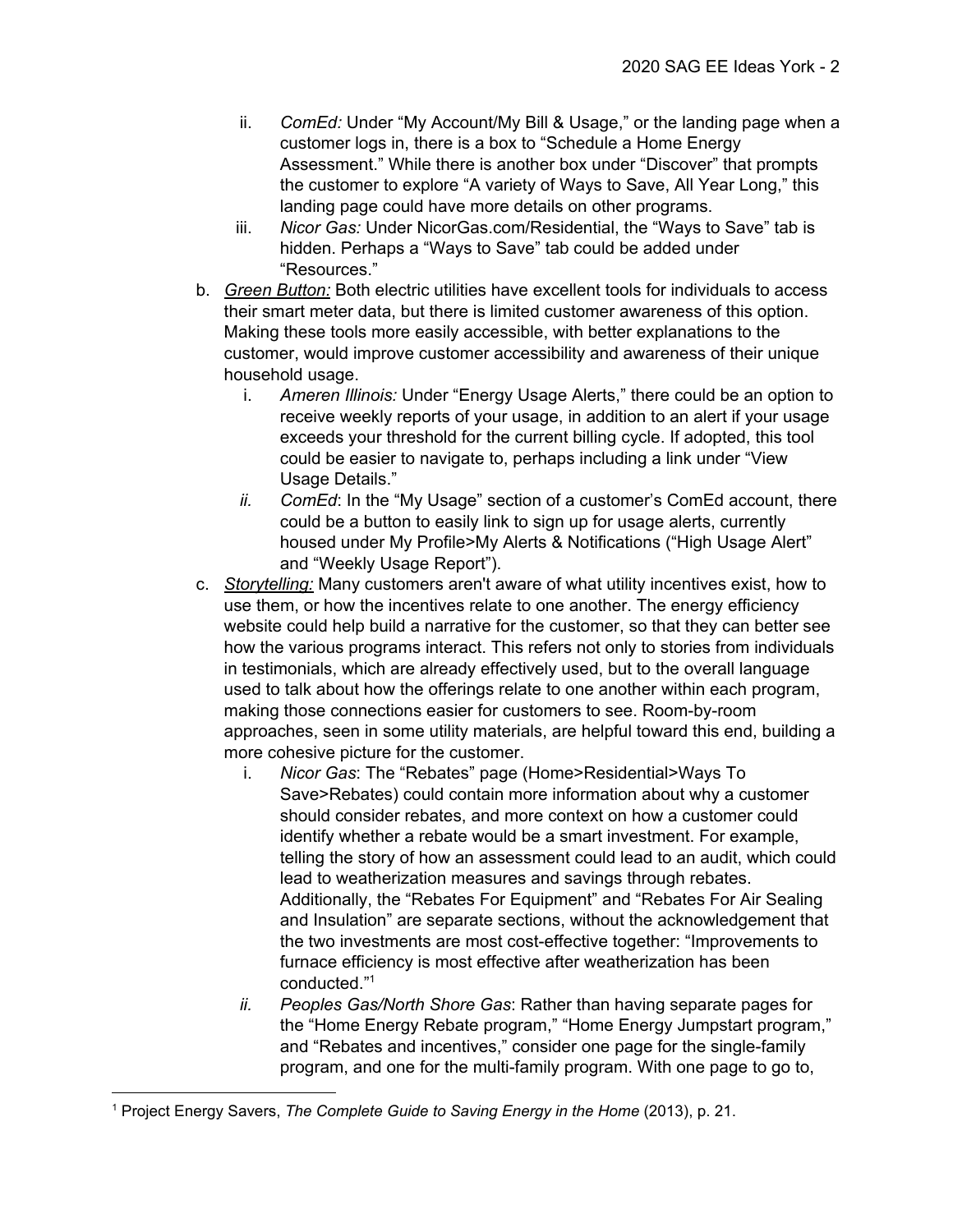the customer can better understand the "order of operations" - that they could schedule an assessment, sign up for a rebate, and even finance needed equipment on their bill.

- d. *Organization according to eligibility:* Many customers would be eligible for multiple incentives, but because eligibility varies according to program, it's difficult to know all of the measures one customer may be eligible for. If the website had a screening mechanism for you to select what type of customer you are and other eligibility requirements, and then be presented with all of the available incentives to your customer type, that would be an easier consumer experience.
- e. *Energy Efficiency Education:* There are numerous educational materials out there on "Energy Saving Tips," including many great utility resources. Finding ways to empower customers through compelling fact sheets and videos is a worthy goal, though these resources don't always acknowledge the energy efficiency offerings that could help customers incorporate those tips.
	- i. Ameren Illinois: The Energy Savings Center is a good step.<sup>2</sup> Fact sheets like "Ameren Illinois Energy Saving Tips for Your Home" could include actual savings estimates to help customers see the value of energy efficiency investment.<sup>3</sup> The "Education and Training" section under "For My Business" and "For Multifamily Properties" could be considered for single-family customers.
	- *ii. Nicor Gas*: There are lots of great tips under "Tips for Saving Money and Energy" (Home>Residential>Ways to Save>Energy Saving Tips).<sup>4</sup> Supplementing these tips with savings estimates or links to help customers incorporate these tips, along with visuals, would be helpful.
- f. *Interactive maps:* Customer privacy is a huge concern here, but for customers who would like to make their experiences public (likely businesses), an interactive map of successful projects, measures installed, and their savings could be created. 5
- 2. **Implementation:** Through making relevant changes to website design and content.
- 3. **Background:** This idea came from numerous discussions with utility customers.
- 4. **Idea Impact:** While additional market share is unknown, anecdotally, this would improve customer experience and satisfaction with the utility offerings.
- 5. **Duration:** Duration of the 4-year EE Plan, with ongoing modifications as needed.
- 6. **Estimated Budget:** Unknown. 7**. Estimated Participation:** Unknown.

<sup>2</sup> https://amerenillinoissavings.com/for-multifamily-properties/energy-savings-center 3

https://amerenillinoissavings.com/portals/0/business/forms/PY20%20(FEB%202020)%20EE%20Tips%20 %26%20Tricks%20Handout%20-%20FINAL.pdf

<sup>4</sup> There isn't a tip about washing your clothes on the "Cold" setting, and I believe there was a Nicor Potential Study that found that washing clothes consumed a high amount of gas.

<sup>5</sup> An example (among many) of an interactive map can be found at: Minnesota Conservation Improvement Program, "Energizing Minnesota's Economy," https://www.mncip.org.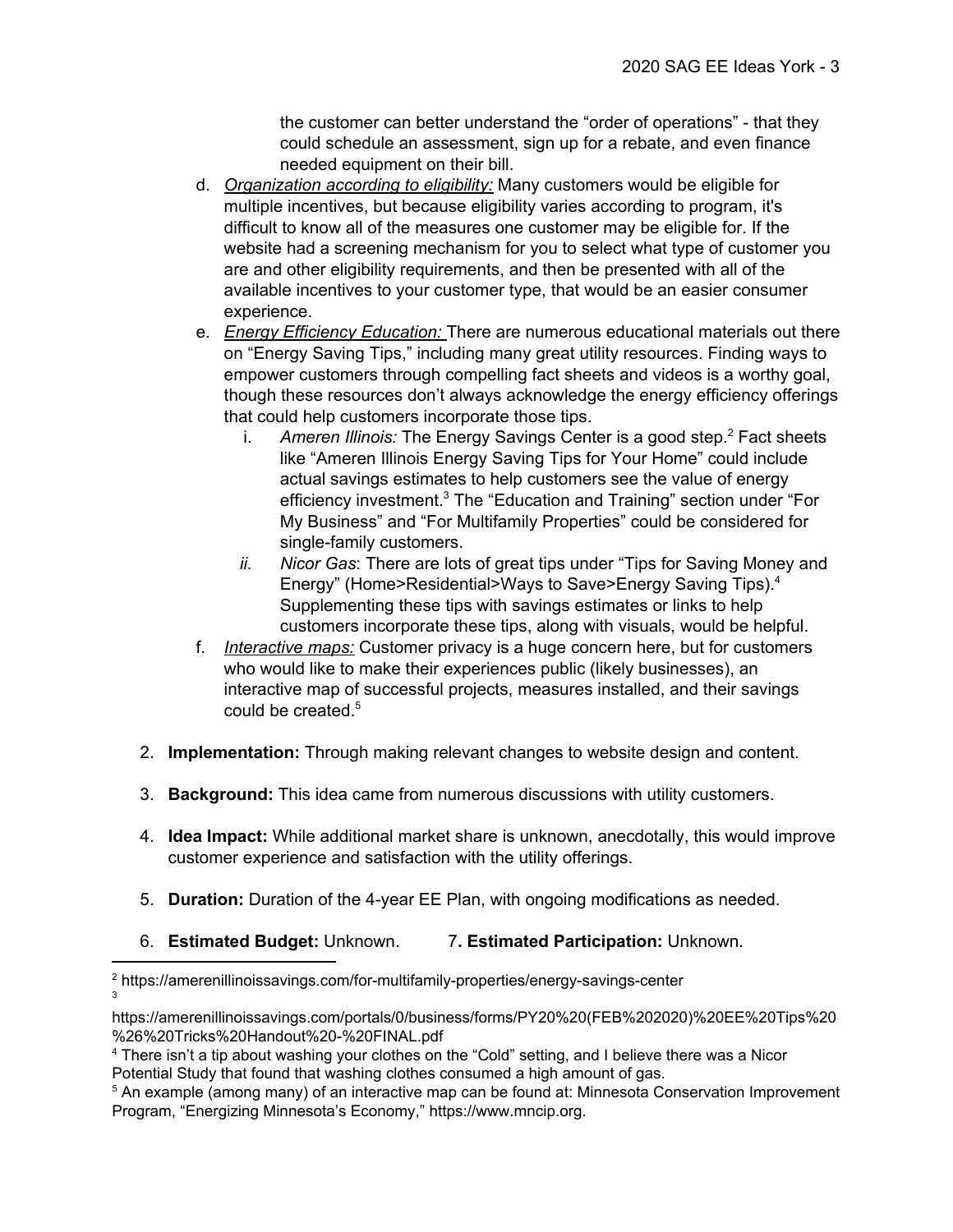# **Idea #2: Ameren Illinois, ComEd, and Nicor Gas - Utility Coordination**

# **Submitter Contact Information**

**Name:** Cate York **Organization:** Citizens Utility Board **Website:** www.citizensutilityboard.org **Email:** cyork@citizensutilityboard.org **Phone:** 312-263-4282

### **Energy Efficiency Idea Questions**

**Type of Energy Efficiency Idea:** Proposed Program Approach **Illinois Utility Impacted by Energy Efficiency Idea:** Ameren Illinois, ComEd, and Nicor Gas

**Energy Efficiency Sector Targeted by Energy Efficiency Idea:** All Residential and Small Business Customers

- 1. **Description of Idea:** Joint utility coordination between energy efficiency programs reduces cost and builds customer satisfaction.
	- *a. Ameren Illinois and Nicor Gas:* It is exciting to hear about Ameren Illinois and Nicor Gas' pilot program to target customers in their joint territory. Approximately 133,101 households are estimated to have Ameren IL electric and Nicor Gas.<sup>6</sup> In this light, it's important for the utilities to coordinate offerings to maximize customer savings. This includes allowing customers who don't have an Ameren Illinois heating source to be eligible for Ameren Illinois Online Marketplace measures that are not heat-related, including light bulbs and advanced power strips.
	- *b. ComEd and Nicor Gas*: Having two distinct utility-only Income Eligible programs is inefficient and difficult for customers. Unless one program can definitively demonstrate a more cost-effective and expansive approach, the programs should be consolidated.
- 2. **Implementation:** Strategic coordination between the utilities, with clear, definitive updates to the SAG.
- 3. **Background:** SAG discussions and discussions among stakeholders.
- 4. **Idea Impact:** Customers will have a measurably improved experience with a streamlined, thorough approach. This avoids customer frustration due to multiple invasive assessments, or finding out about another utility's offering down the line.

<sup>&</sup>lt;sup>6</sup> Based on inference from census tract data.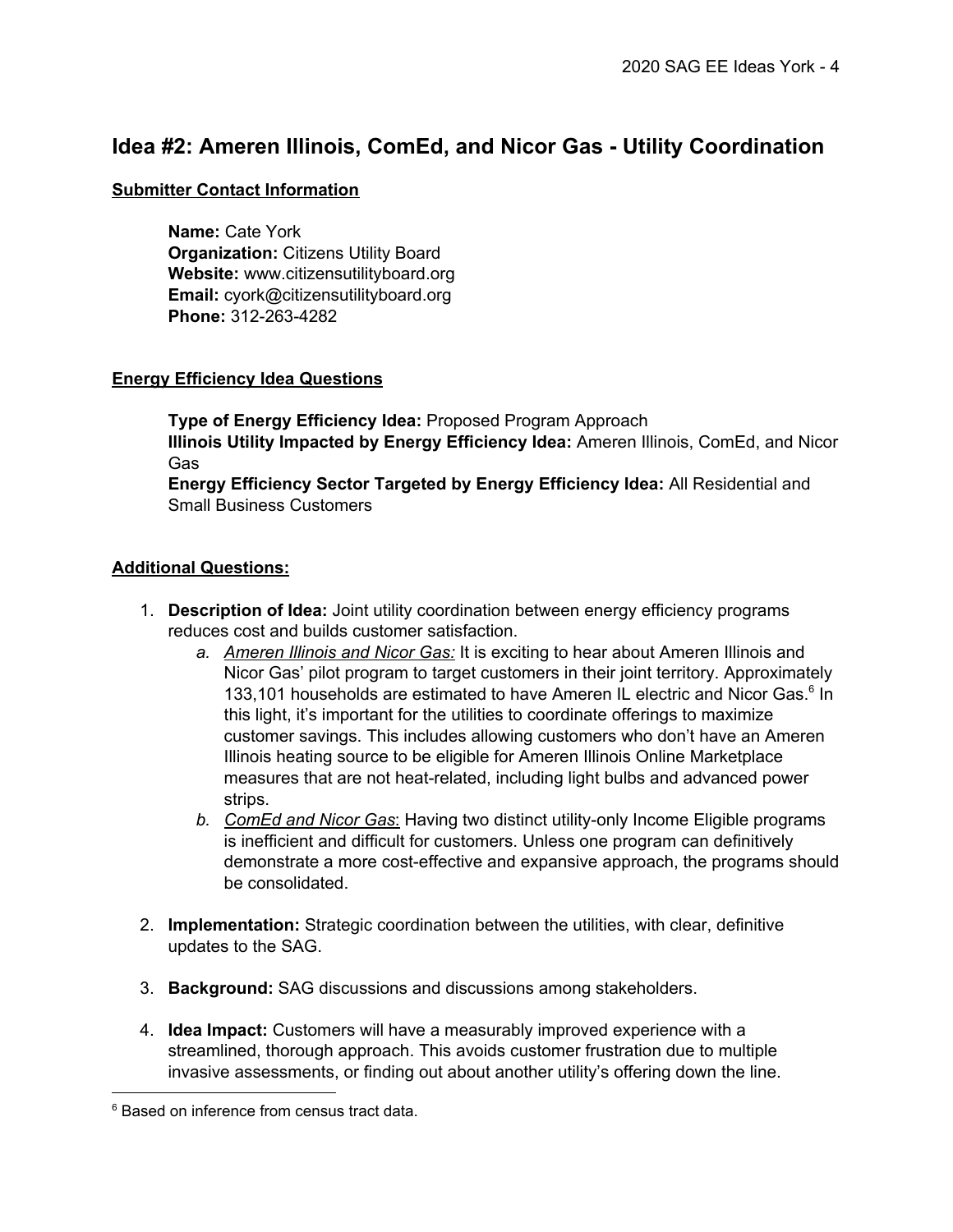- 5. **Duration:** Duration of the 4-year EE Plan.
- 6. **Estimated Budget:** Unknown.
- 7. **Estimated Participation:** Unknown.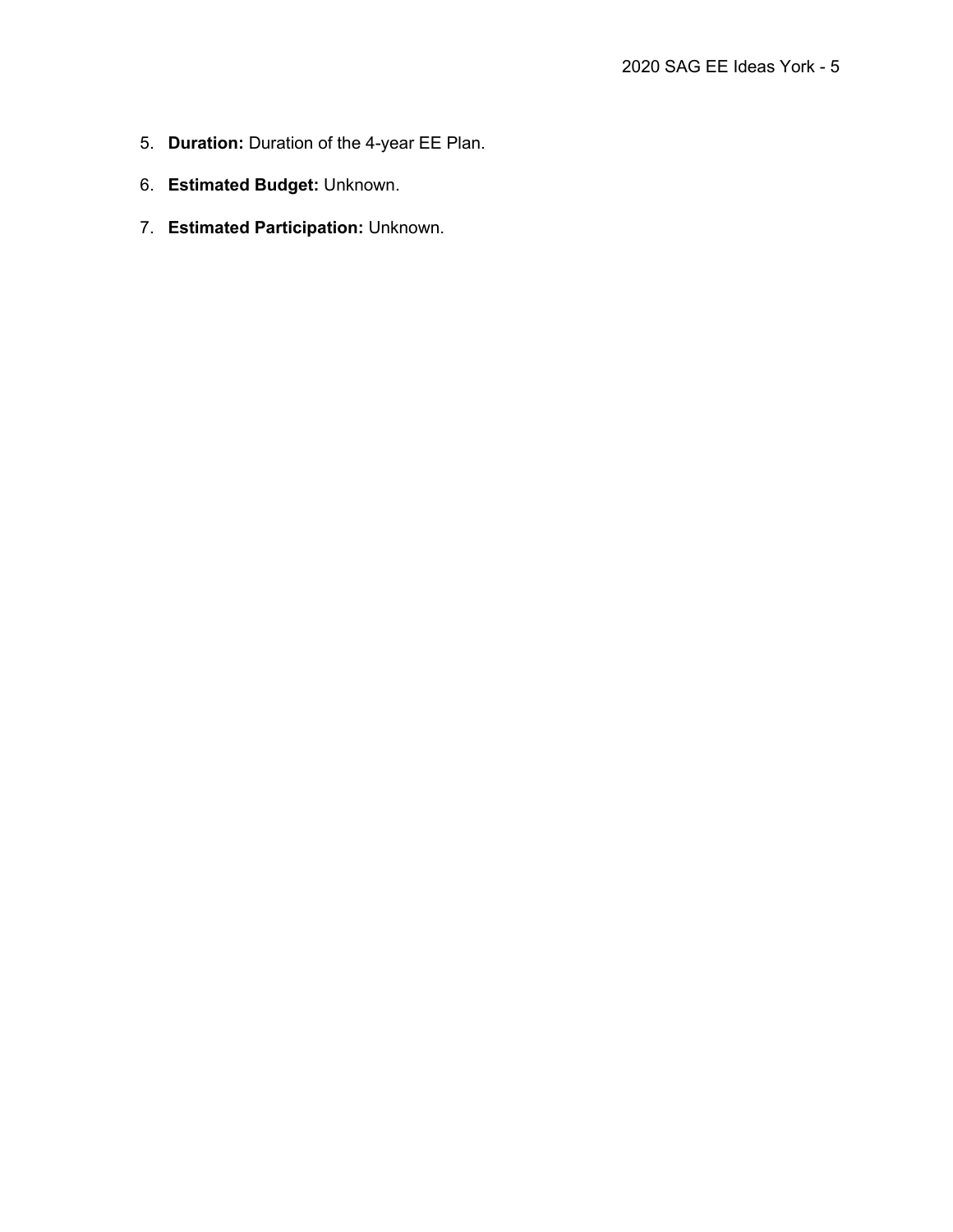# **Idea #3: All Illinois Utilities - Training and Education**

#### **Submitter Contact Information**

**Name:** Cate York **Organization:** Citizens Utility Board **Website:** www.citizensutilityboard.org **Email:** cyork@citizensutilityboard.org **Phone:** 312-263-4282

### **Energy Efficiency Idea Questions**

**Type of Energy Efficiency Idea:** Proposed Program Approach **Illinois Utility Impacted by Energy Efficiency Idea:** All Illinois Utilities **Energy Efficiency Sector Targeted by Energy Efficiency Idea:** All Residential Customers (can also apply to Small Business)

- 1. **Description of Idea:** Train contractors, especially those performing in-home visits, on the full portfolio offerings relevant to the customer sector being engaged.<sup>7</sup> Provide adequate resources for the customer to enjoy a fuller and more satisfying experience.
	- a. *Context*: Direct Install measures are often referred to as "a foot in the door," but that metaphor loses its luster if the door swings shut behind the technician. The utility programs often place the burden on the resident or business owner to decipher what they may be eligible for, rather than communicating this information in a way the customer understands. In-home visits are effective, but expensive and invasive. Using every customer touch to encourage customer education and elaborate on the wealth of offerings that customer is eligible for could propel customers up the ladder of engagement.
	- *b. Portfolio awareness*: Utility contractors should have adequate training in the full portfolio offerings for their targeted customer sector. For residential, this can include: Rebates, Appliance Recycling, On-Bill Financing, and Income Qualified/Eligible programs, etc. Contractors may not let customers know about utility offerings that they don't work on. Telling the story of energy savings, and building a narrative to connect disparate measures, can help customers better understand what their options are. Encouraging contractors to take a holistic approach with customers would help maximize that customer's savings and improve customer satisfaction.
	- *c. Customer checklist:* Customers don't know what to expect during an energy assessment or audit. Like having a list of questions before visiting the doctor, it would be helpful for customers to have better information on what to expect, ask, and follow up on. While I have heard from many utility customers that they were

<sup>7</sup> I use the term "contractor" loosely to refer to any entity under a utility contract to provide energy efficiency services through direct customer engagement.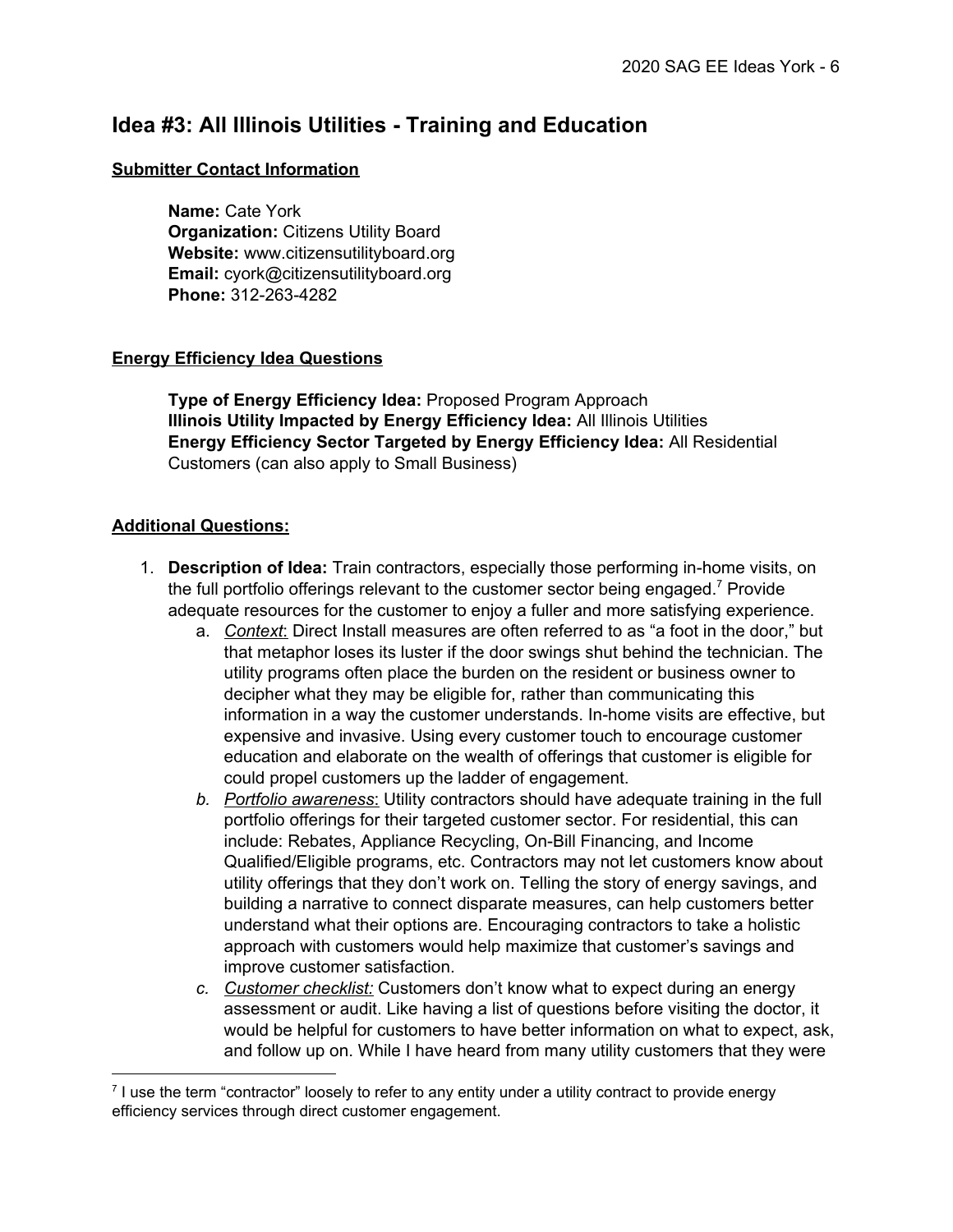very pleased with their utility assessment, I have heard from others that their technician did not communicate well with them, or they were confused by the experience. This fact sheet or checklist could be available on the energy efficiency website and distributed to customers through mail or email after appointment confirmation. $8$  It would help set customer expectations (avoiding frustration or disappointment), encourage a more comprehensive assessment (making fuller use of utility resources), empower the customer to speak up if their technician doesn't fulfill the checklist's "promises" (informing the utility of contractor neglect), and prompt the customer to take advantage of other offerings. 9

- d. *Transparency in fees:* If fees or copayments are required, it is crucial to be upfront. This can include providing the customer with a co-pay schedule for partially-covered measures, including prescriptive electric and gas measures and health and safety measures. An itemized bill or estimate must be approved by the customer before the work is done. I have heard from some utility customers who received "surprise bills" after participating in utility energy efficiency offerings.
- e. *Misconceptions:*<sup>10</sup> Many customers don't understand the distinction between an audit and an assessment, because no one has taken the time to explain it. A market-rate customer may have the financial resources to invest in a more comprehensive energy audit to identify air leakage, but because of the confusing term "assessment," they may think they've done all they need. Customers may see that air sealing and insulation rebates are available, but how are they to know whether those measures are necessary for them? Another common customer misconception is that replacing doors and windows is a cost-effective measure. Building customer awareness on this issue could be improved by explicitly addressing both of these issues in contractor training and customer education materials.

The Direct Install technician is supposed to identify if weatherization is needed in a home, and they can perform a visual check of the attic and basement, but an accurate determination is impossible without a blower door test. This is a clear barrier for an assessment recommendation to convert to a weatherization project, especially because the customer doesn't have the rapport with a stranger (DI technician) that they would with a trusted contractor (trade ally), and the weatherization recommendation is not based on a quantitative audit, but a qualitative visual check. Providing information on energy audits in print and online materials and training DI technicians to address with customers would help overcome this barrier.<sup>11</sup>

f. *Contractor List*: Utilities already provide lists of contractors to take advantage of HVAC rebates, though this list could be searchable by zip code. This list could

<sup>&</sup>lt;sup>8</sup> It could be called "What to Expect When You're Assessing." Please know this is a joke.

<sup>9</sup> Nicor Gas outlines several great factors to consider under the "How can I find a contractor?" tab of the website - these could be reiterated next to the "Find a Contractor" tool and used to inform a more comprehensive customer checklist.

<sup>10</sup> "Assessment" can refer to HES, HEJ, HEA, ISA, etc.

 $11$  I recognize that potential future measures with savings numbers are already included in the PGL/ComEd "Home Energy Assessment Report" left with the customer post-assessment, but this rubric could include more information.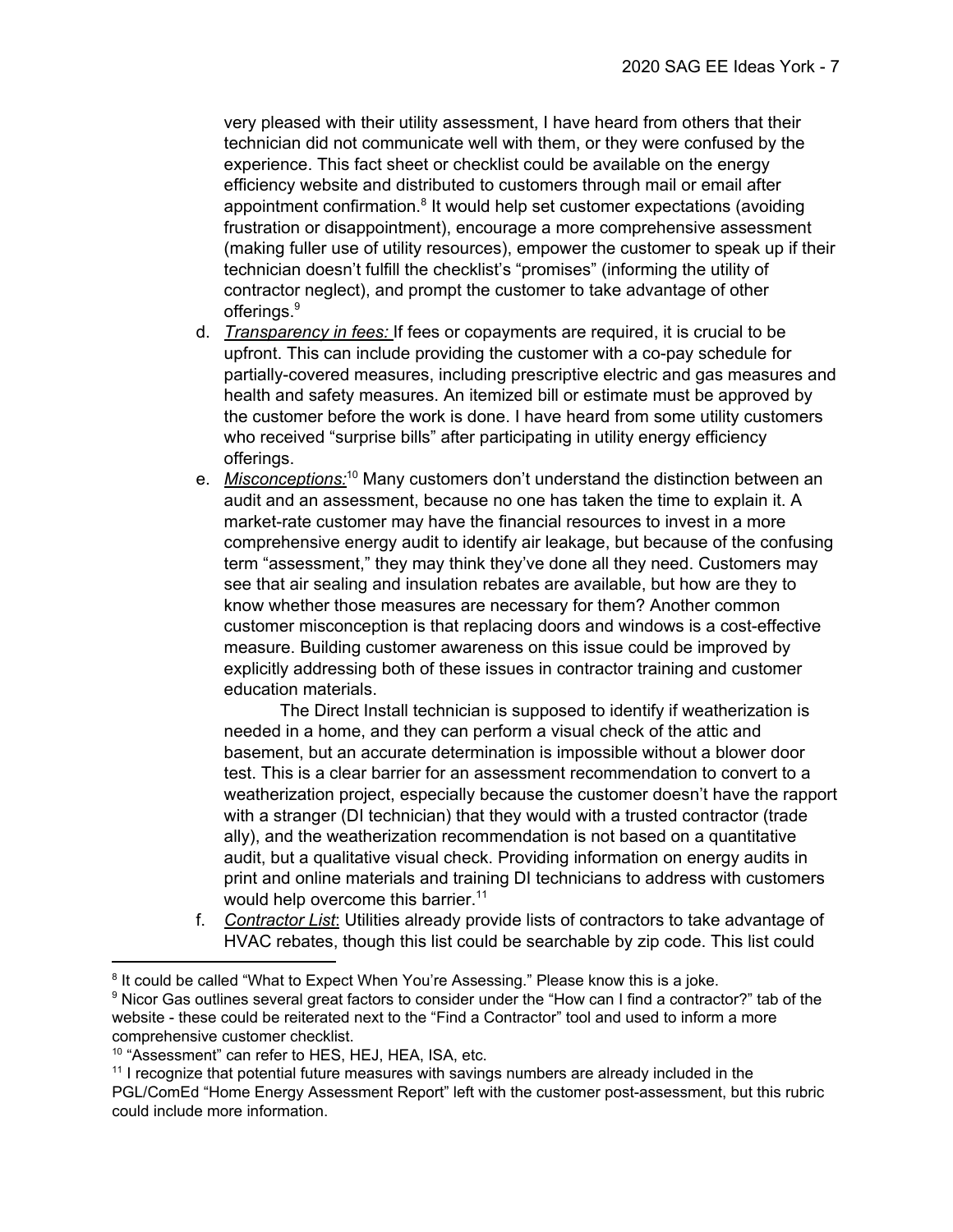also include contractors that can provide annual furnace maintenance, and used as an educational opportunity to help customers ensure maximum furnace efficiency and help them understand that a home warranty company is not their only or most cost-effective option for HVAC maintenance.

- 2. **Implementation:** Providing clear educational materials and training existing and new contractors and utility staff, most importantly, anyone who is interacting with customers directly, and providing clearer information to customers. Contractors may include: outreach workers (both implementers and community partners), Direct Install technicians, and Trade Allies.
- 3. **Background:** This idea came from numerous discussions with both residential and small business utility customers across all five territories.
- 4. **Idea Impact:** While additional market share is unknown, anecdotally, this would improve customer experience and satisfaction with the utility offerings.
- 5. **Duration:** Duration of the 4-year EE Plan, with ongoing modifications as needed.
- 6. **Estimated Budget:** Unknown.
- 7. **Estimated Participation:** Unknown.

### **Sources:**

1. Energy Sage, "Should you get an energy audit?" January 1, 2019, https://www.energysage.com/energy-efficiency/buyers-guide/home-energy-audit.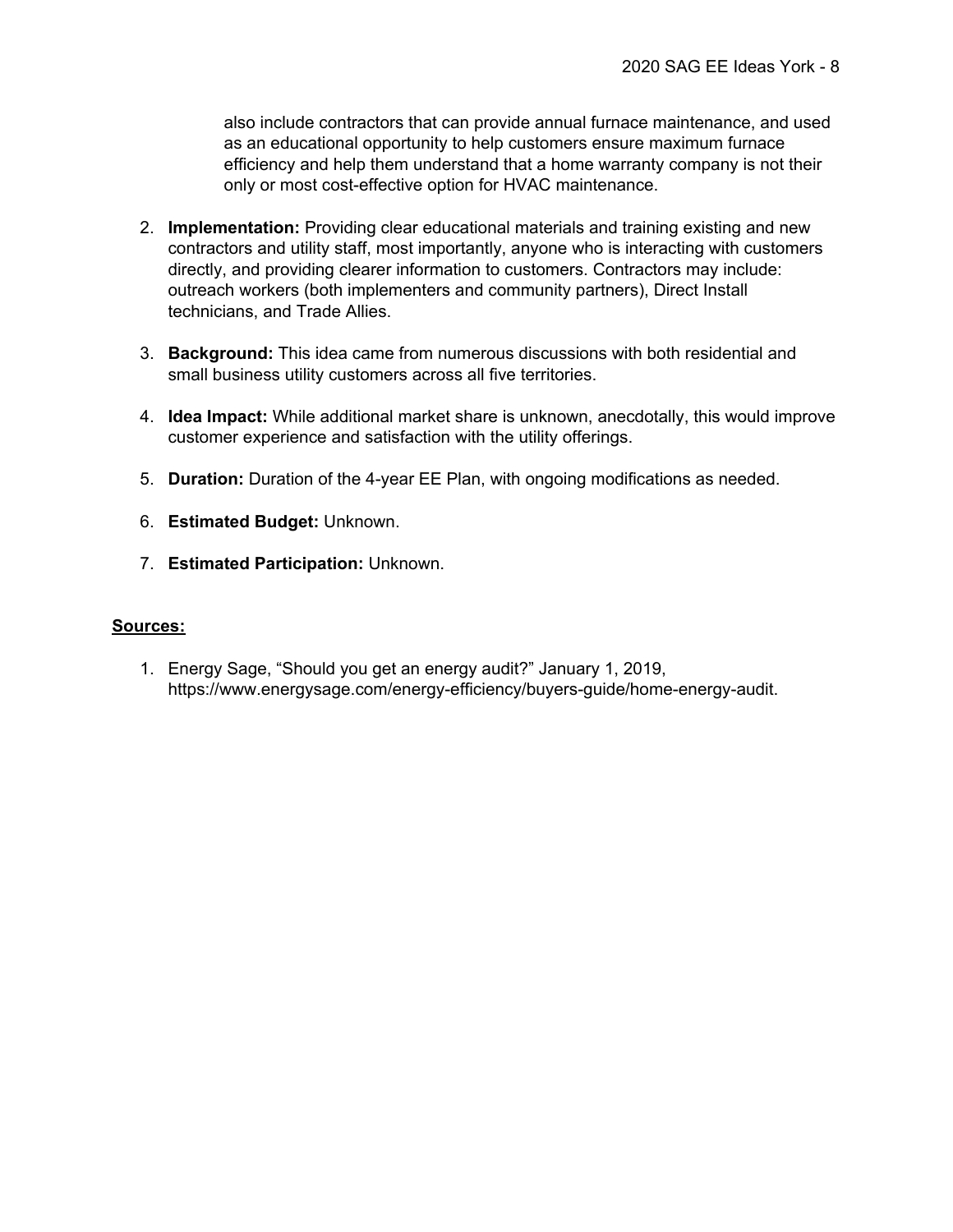# **Idea #4: All Illinois Utilities - Community Engagement**

#### **Submitter Contact Information**

**Name:** Cate York **Organization:** Citizens Utility Board **Website:** www.citizensutilityboard.org **Email:** cyork@citizensutilityboard.org **Phone:** 312-263-4282

#### **Energy Efficiency Idea Questions**

**Type of Energy Efficiency Idea:** Proposed Program Approach **Illinois Utility Impacted by Energy Efficiency Idea:** All Illinois Utilities **Energy Efficiency Sector Targeted by Energy Efficiency Idea:** All Residential and Small Business Customers

#### **Additional Questions:**

- 1. **Description of Idea:** Ensure outreach is community-driven.
	- a. *Outreach Calendar:* Include more community meetings in outreach approach. Community meetings are how most customers and community leaders I have spoken with found out about utility energy efficiency programs. The programs all invest in a substantial amount of outreach, but unless contacted directly, it is difficult for community leaders and stakeholders to know when these meetings occur. The utility energy efficiency program could have a community events calendar on its website. Or if this is too logistically burdensome, there could be a community events social media account.
	- b. *Sustainable Partnerships*: One consistent piece of feedback from organizations is that energy efficiency outreach events are very successful in building program knowledge. I have spoken with many who first heard about the program or better understood the offerings by attending a community meeting.

Community outreach campaigns must be community-driven. This means that a community-targeted initiative, such as a neighborhood blitz, should not be designed absent meaningful communication with members of that community. While data can inform areas of focus, the outreach and marketing strategy can only work if the community is engaged. Savings are not the only indication of campaign success for a utility that will continue to serve customers long after the campaign has ended.

Organizing a listening session campaign can help toward better understanding the priorities of a community. Rather than a targeted focus group, a listening session can foster a larger conversation, engaging for broader feedback. Rather than advertising, this initial phase of a community-based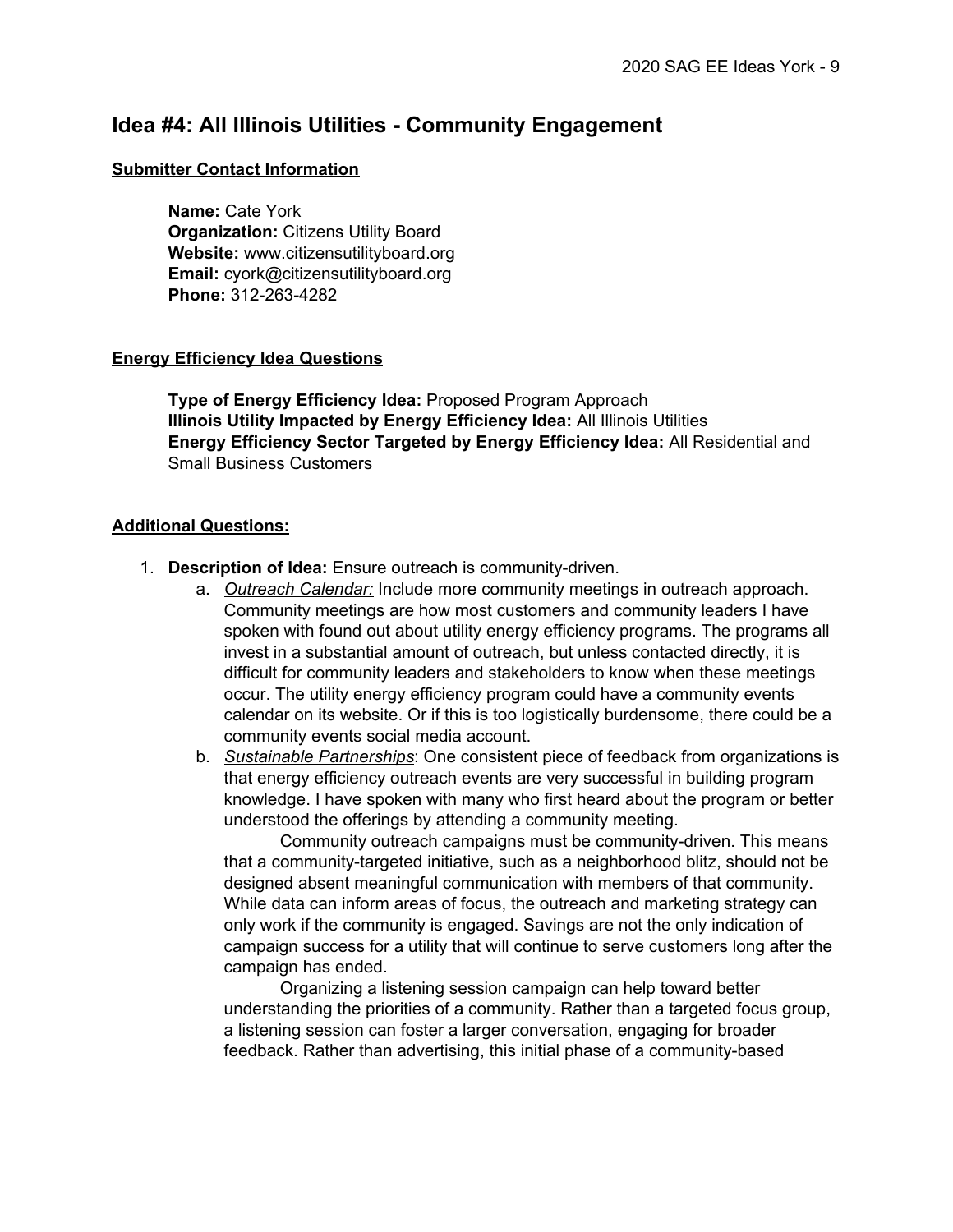campaign should work toward building community trust and better understanding the barriers that make that community a "hard-to-reach population."<sup>12</sup>

It should be noted that one or two community leaders or organizations do not represent that entire community, and any effort to drive community participation should attempt a respectful, multi-faceted approach that engages a diversity of entities (this can include location, type of organization and client base, demographics, etc).

Outreach resources, coming from the Outreach and Marketing funds, should focus on empowering community messengers, which can streamline outreach travel budgets. Programs could instead provide financial support for local organizations to serve as trusted partners, if trained adequately and provided clear educational resources.

- 2. **Implementation:** Restructuring outreach campaigns in coordination with communities.
- 3. **Background:** This idea came from stakeholder engagement as well as personal outreach experience across IL communities in all five utility territories.
- 4. **Idea Impact:** Building community trust.
- 5. **Duration:** Duration of the 4-year EE Plan, with ongoing modifications as needed.
- 6. **Estimated Budget:** Unknown.
- 7. **Estimated Participation:** Unknown.

### **Sources:**

1. On the distinction between a focus group and a listening session, see AARP, "Roadmap to Livability: Community Listening Session Tool Kit,"January 2019, https://www.aarp.org/content/dam/aarp/livable-communities/livable-documents/document s-2018/Book-2-Roadmap-To-Livability-Listening-21318-lr.pdf.

 $12$  ComEd's "Design Thinking" exercise is a good start, but this listening approach can be brought into communities as well.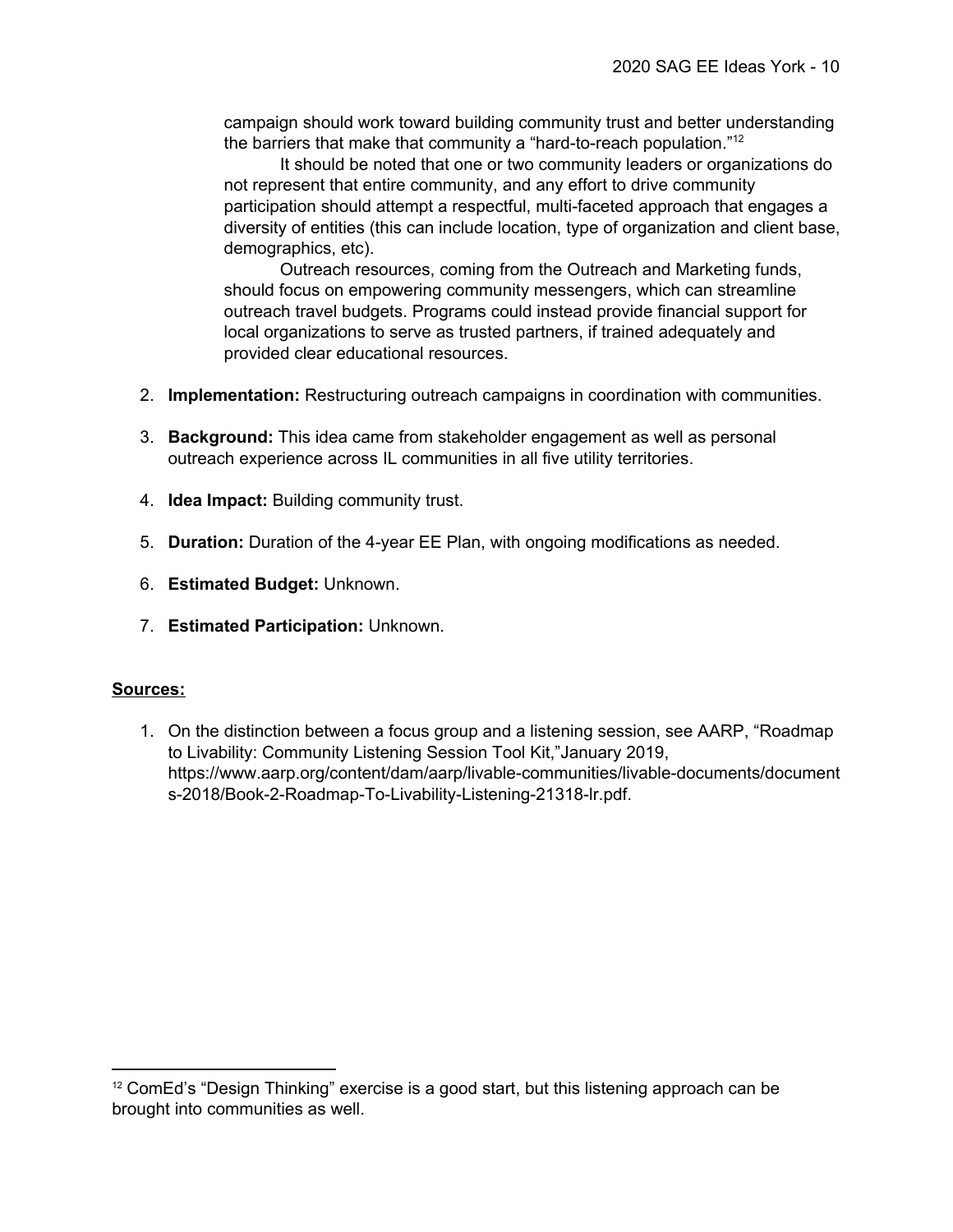# **Idea #5: Ameren Illinois and ComEd - Demand Response**

#### **Submitter Contact Information**

**Name:** Cate York **Organization:** Citizens Utility Board **Website:** www.citizensutilityboard.org **Email:** cyork@citizensutilityboard.org **Phone:** 312-263-4282

### **Energy Efficiency Idea Questions**

**Type of Energy Efficiency Idea:** Proposed Program Approach **Illinois Utility Impacted by Energy Efficiency Idea:** Ameren Illinois and ComEd **Energy Efficiency Sector Targeted by Energy Efficiency Idea:** All Residential and Small Business Customers

#### **Additional Questions:**

- 1. **Description of Idea:** Use opportunity to educate customers receiving energy efficiency measures about other utility programs offered, including demand response.
	- a. *Context:* Demand response programs encourage participants to shift energy usage to off-peak times, motivated either through lower prices on a real-time pricing program, or bill credits on a summer peak time event program. Ameren Illinois and ComEd both offer several demand response programs: for Ameren Illinois, Power Smart Pricing and Peak Time Rewards, and for ComEd, Hourly Pricing, Peak Time Savings, and Central Air Conditioning Cycling.
	- b. *DR saves energy:* Demand response programs have proven energy efficiency impact. According to the Program Administrator for Hourly Pricing, Power Smart Pricing, and Peak Time Rewards, these programs "have saved more than 143,000 customers over \$31 million since 2007…[and] reduced 64 million kWh in energy use."<sup>13</sup> Intuitively, when a customer is motivated to use less electricity at certain times, they will likely use less electricity overall. But there are other reasons for a correlation between success in both demand response and energy efficiency. The above source also describes the effect of strategic appliance usage on lowering overall usage. When a customer is financially motivated to use less energy at peak times, especially on hot days, they can shift their use of heat-producing appliances like dishwashers, laundry machines, and electric ovens, to off-peak times, when it is cooler and thus less energy will be used overall.

Unfortunately, many customers who participate in Ameren Illinois and ComEd energy efficiency offerings receive no education about demand response programs. Perhaps there is not sufficient financial motivation for the utility energy

<sup>&</sup>lt;sup>13</sup> Elevate Energy, "Save Money This Summer with Smart Grid Programs," July 12, 2019, https://www.elevateenergy.org/save-money-summer-smart-grid.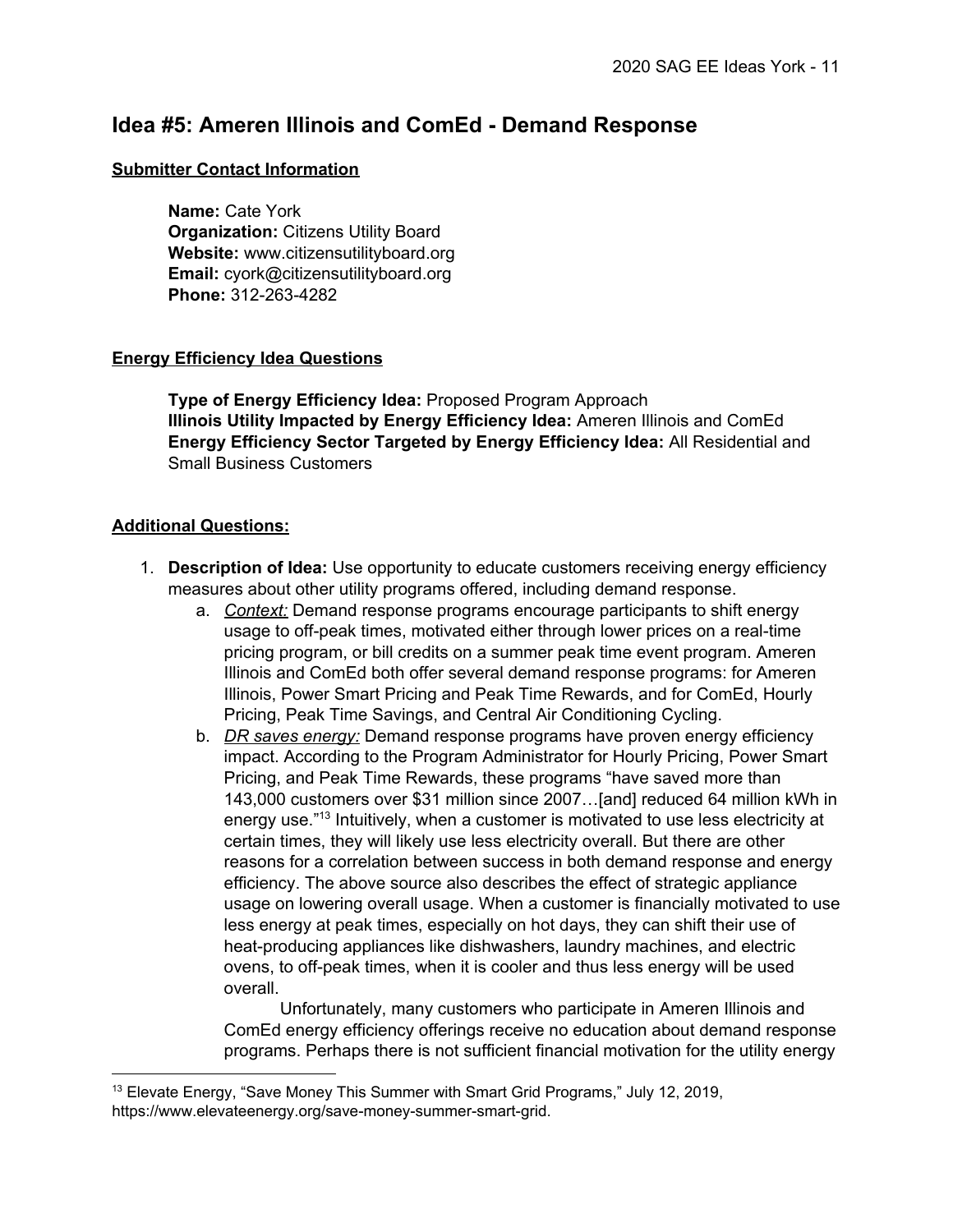efficiency program to invest in demand response promotion; however, simple changes to website and marketing content could be an inexpensive step toward this goal. Of course, it is crucially important that customers understand what they are signing up for with real-time pricing programs; however, these programs are already very clear for customers signing up on the website and phone that savings are not guaranteed, and these programs will change the customers' electric rates. 14

- c. *Ameren Illinois:* There is no mention of "Power Smart Pricing" or "Peak Time Rewards" on AmerenIllinoisSavings.com or the Ameren Illinois Online Marketplace.<sup>15</sup>
- d. *ComEd:* Under comed.com/MyAccount/MyBillUsage/Pages/MyUsage, there is only a heading for "Demand Response for Large Commercial customers." This is a clear opportunity to inform customers about Hourly Pricing and Peak Time Savings.
- 2. **Implementation:** Through making relevant changes to the energy efficiency program websites.
- 3. **Background**: Working with utility customers in both territories.
- 4. **Idea Impact:** Streamlining utility offerings to help customers save.
- 5. **Duration:** Duration of the 4-year EE Plan, with ongoing modifications as needed.
- 6. **Estimated Budget:** Unknown.
- 7. **Estimated Participation:** Unknown.

<sup>&</sup>lt;sup>14</sup> Average savings for Power Smart Pricing are 10% on supply, average savings for Hourly Pricing are 15% on supply, and the majority of customers save in both programs.

<sup>15</sup> To address some barriers to DR participation, Ameren Illinois could also consider: calling more Peak Time Rewards events, removing the \$2.25 Power Smart Pricing participation fee, and introducing IFTTT, a free online platform to help customers with smart devices save during peak times - this could be marketed as part of Smart Savers. On the PSP participation fee, this has been addressed as a barrier to customer participation by the Program Administrator numerous times; see: Docket 11-0547, https://www.icc.illinois.gov/docket/P2011-0547/documents.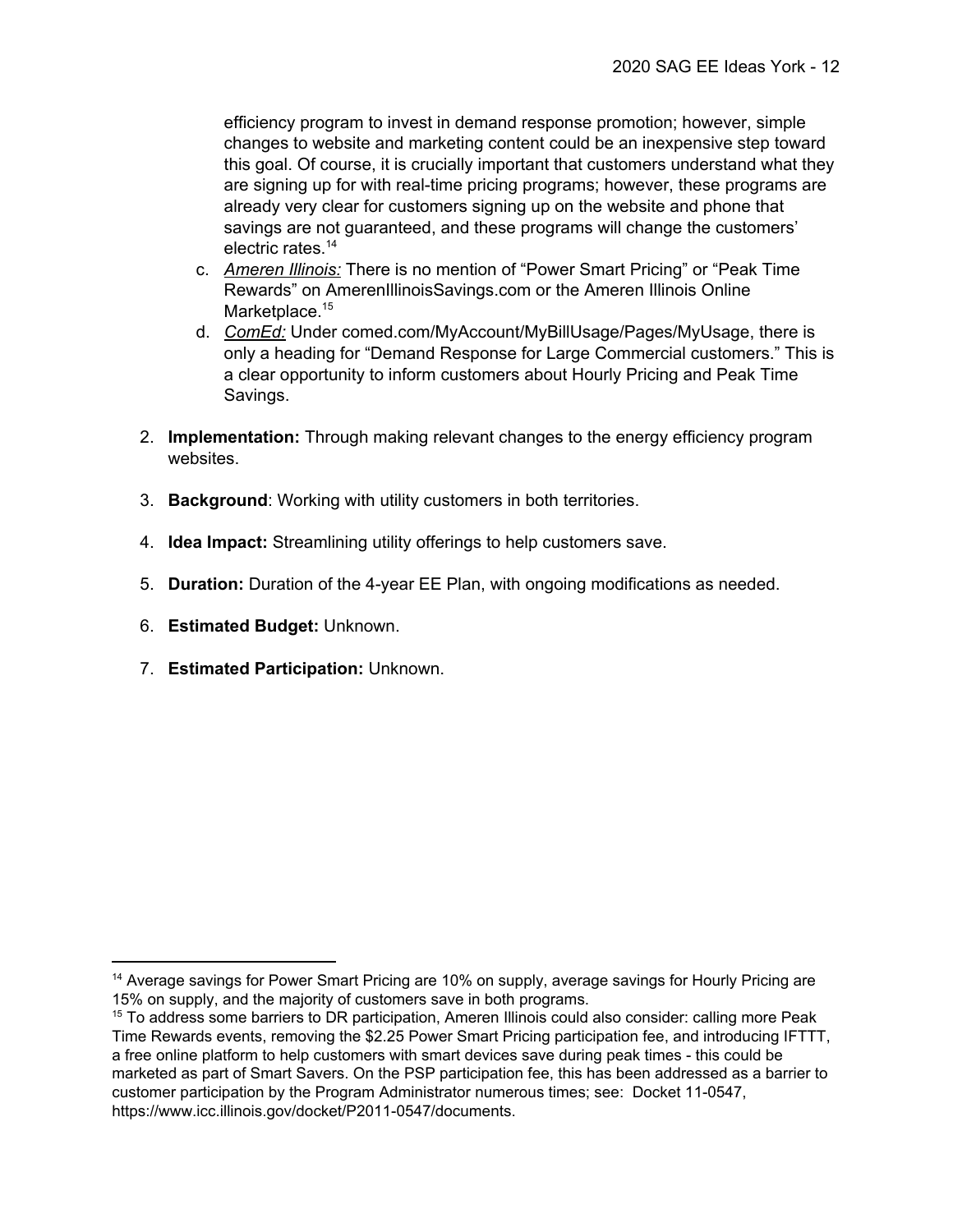# **Idea #6: All Illinois Utilities - IHWAP Utility-Braided Program**

### **Submitter Contact Information**

**Name:** Cate York **Organization:** Citizens Utility Board **Website:** www.citizensutilityboard.org **Email:** cyork@citizensutilityboard.org **Phone:** 312-263-4282

# **Energy Efficiency Idea Questions**

**Type of Energy Efficiency Idea:** Proposed Program Approach **Illinois Utility Impacted by Energy Efficiency Idea:** All Illinois Utilities **Energy Efficiency Sector Targeted by Energy Efficiency Idea:** Residential Customers - All Income Qualified/Income Eligible

- 1. **Description of Idea:** Use utility funding to address utility-braided IHWAP challenges.
	- a. *Administration:* Methods to better leverage the Program Support and Administration cost should be considered.
	- b. *Competition*: Non-Income Qualified/Eligible utility contractors working to maximize their metrics have no incentive to redirect low and moderate income customers to the more comprehensive offerings within the Income Qualified/Eligible programs. This has led to frustration among professionals and tremendous confusion among customers. Even if a contractor is not screening for income, they can still provide information on the Income Qualified/Eligible program, which would improve customer trust. It would also streamline the programs so that contractors can focus on the customer sectors that would most benefit from "their" offering.
	- *c. CAA Reporting and QC Inspections*: There should be a single point of contact and one budget reporting document for CAAs, to ensure the most efficient allocation of limited CAA administrative resources. This point of contact should be responsible for consolidation of QC inspections to prevent over-burdening customers with excessively invasive procedures. 16
	- d. *Transparent Reporting*: It is unclear as to what the true comparison is between CAAs and alternative community partners in terms of cost efficiency. With better data on this issue, including accounting for full scope of work, a more complete assessment could be made as to where to allocate funds.
	- e. *Multi-family Energy Modeling*: Utilities could help support development of Multi-family energy modeling software. CAAs are prohibited from using

<sup>&</sup>lt;sup>16</sup> Opinion Dynamics Evaluation Team, "AIC Income Qualified Initiative – Community Action Agency Interview Findings, " February 24, 2020,

https://s3.amazonaws.com/ilsag/AIC-IQ-CAA-Study-Findings-Memo-FINAL-2020-02-24.pdf.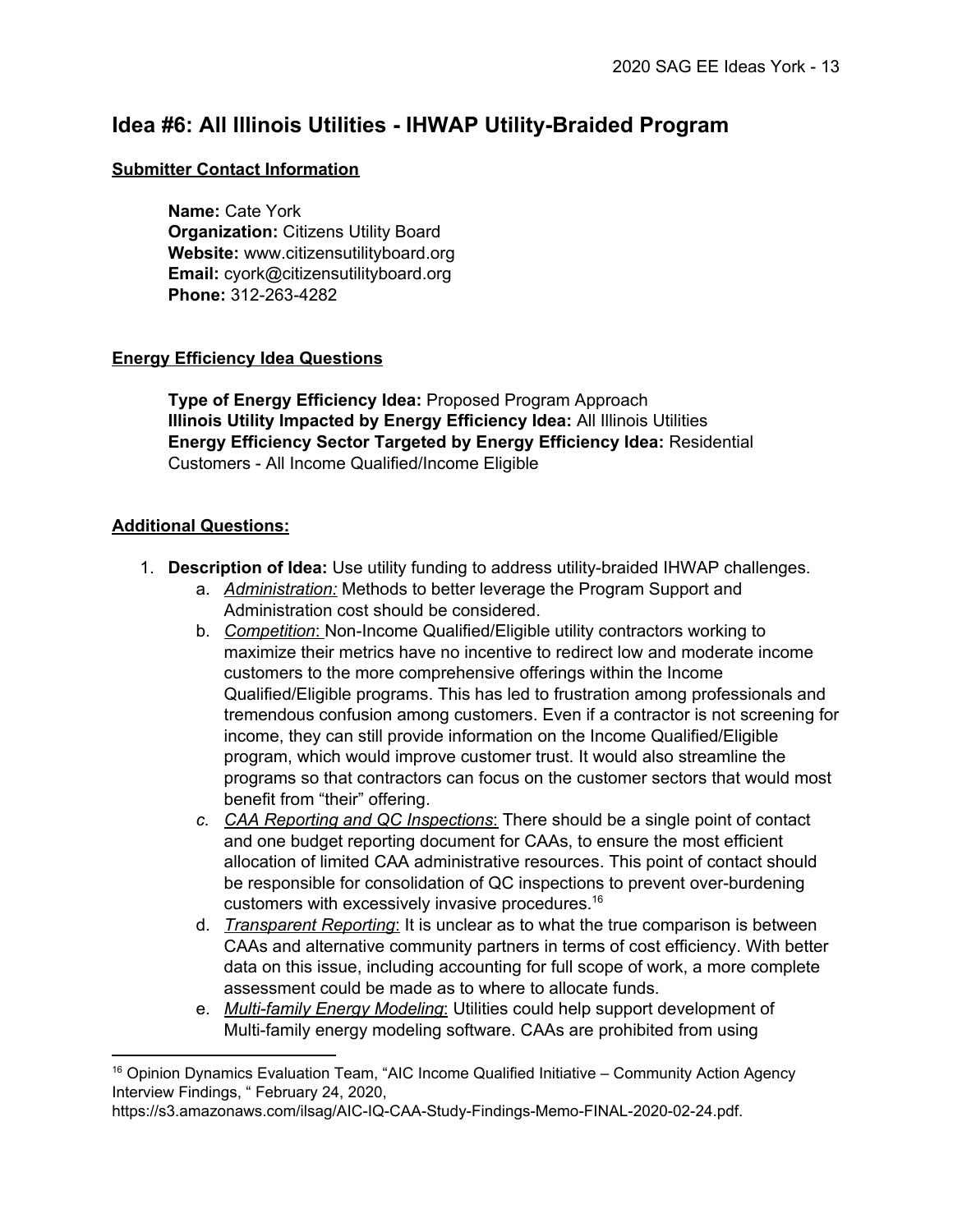Weatherworks to calculate utility-only project savings, and assessing manually using the TRM through hiring an engineering firm is a barrier to more multi-family work being completed. Perhaps the tool that CEDA uses could be assessed for wider use.

- f. *Targeting IHWAP-Ineligible Customers:* Homes can only be weatherized once within a given period using Department of Energy Funds.<sup>17</sup> Customers who went through IHWAP before existing energy efficiency technology was available would benefit from utility-funded measures. This could be accomplished through targeted outreach and marketing in collaboration with DCEO. Additionally, it is my understanding that rented single-family homes are not considered for IHWAP, due to a separate prevailing wage rate set by the Illinois Department of Labor. This is another customer sector that would hugely benefit from utility-only funding if CAAs could help identify.
- g. *Contractor Network:* Encourage development of best practices for agencies and contractors, including a regional or statewide approach to recruitment and capacity building. For example, the North Carolina Building Performance Association (NCBPA) provides market and workforce development as well as educational resources for both consumers and industry professionals.<sup>18</sup> This idea was raised by John Pady and Chris Neme, who in turn suggested a Market Transformation approach.
- h. *For Ameren Illinois: HVAC and Mechanicals:* If the building has been assessed through cost-effectiveness tests as needing a mechanical replacement or HVAC upgrade, the utility should contribute funding to that measure as part of the cost share agreement. Obviously, any mechanical investment should be installed in conjunction with air sealing and insulation. 19
- 2. **Implementation:** Coordination between utilities, Community Action Agencies, and utility contractors.
- 3. **Background:** These are mostly reiterations of issues raised at the January 28th Large Group SAG Meeting.
- 4. **Idea Impact:** Improved relationships with CAAs and the communities they serve.
- 5. **Duration:** Duration of the 4-year EE Plan, with ongoing modifications as needed.
- 6. **Estimated Budget:** Unknown.
- 7. **Estimated Participation:** Unknown.

<sup>&</sup>lt;sup>17</sup> Applies to homes that have gone through IHWAP since September 30, 1994: https://www.ncrpc.org/services/housing/weatherization.

<sup>18</sup> North Carolina Building Performance Association: http://buildingnc.org.

 $19$  Put another way, "Consider funding a portion of the cost of HVAC and mechanical repairs through the CAA channel to improve the efficiency of CAA's administration and completion of weatherization projects. If plausible, consider funding at least some HVAC measure types using a 50/50 split between government grants and AIC funds." "AIC Income Qualified Initiative," p.5.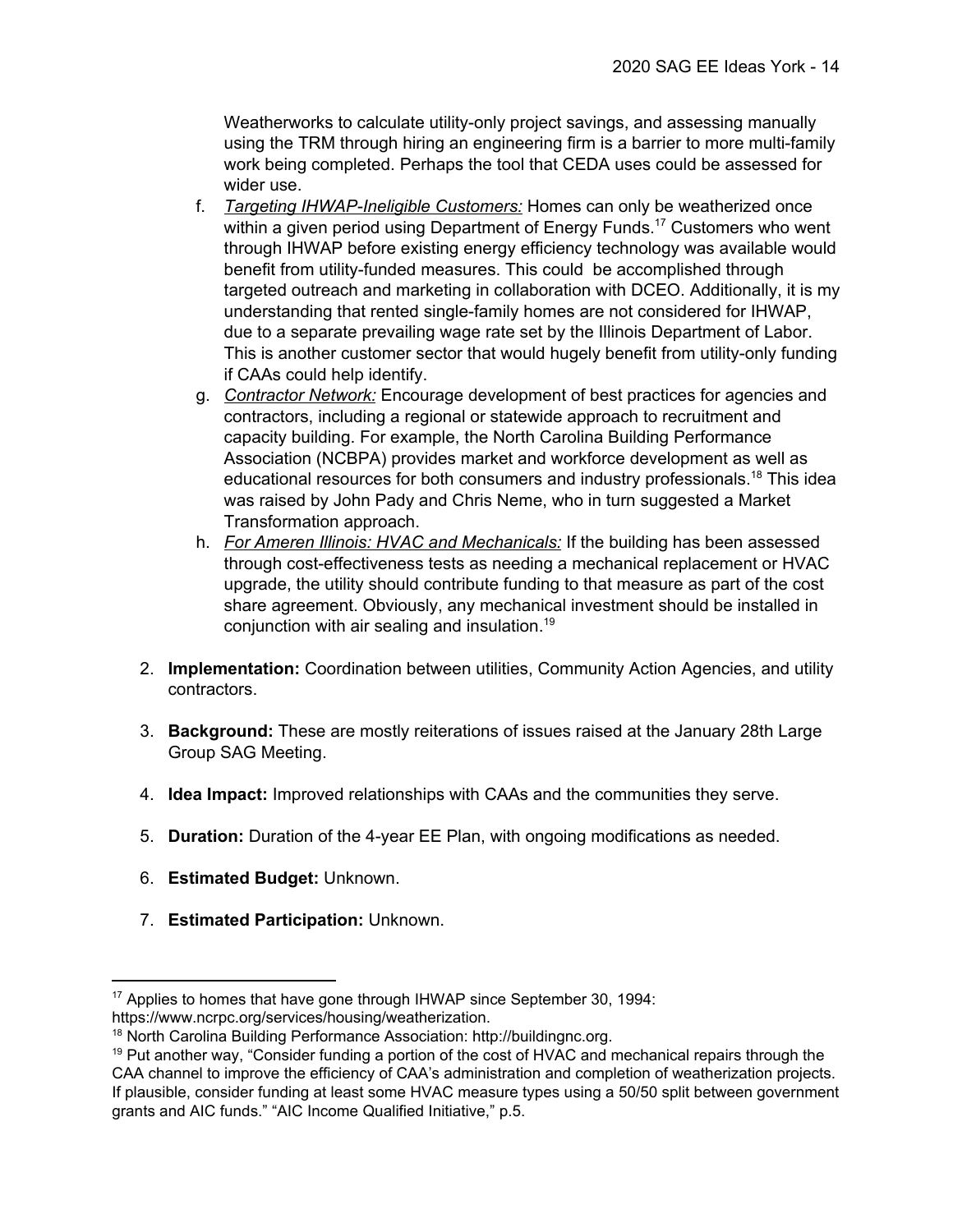# **Idea #7: All Illinois Utilities - Renter Resources**

### **Submitter Contact Information**

**Name:** Cate York **Organization:** Citizens Utility Board **Website:** www.citizensutilityboard.org **Email:** cyork@citizensutilityboard.org **Phone:** 312-263-4282

# **Energy Efficiency Idea Questions**

**Type of Energy Efficiency Idea:** Proposed Program Approach **Illinois Utility Impacted by Energy Efficiency Idea:** All Illinois Utilities **Energy Efficiency Sector Targeted by Energy Efficiency Idea:** Residential Customers - All Multifamily

- 1. **Description of Idea:** Expand resources for renters Renters have limited capacity to engage with energy efficiency programs, because their participation is largely at the discretion of the owner or manager of their building. A renter has no control over a property owner or manager's enthusiasm for energy efficiency.
	- a. *Educational materials:* Include a "For renters" page on the energy efficiency website, including a clear measure list and messaging strategies on how to convince your property owner or manager.
	- b. *Submission of property owner contact information:* Introduce a process whereby renters can submit their property's ownership information, and program implementers receive this information and attempt contact. This could be online and over the phone.<sup>20</sup>
	- c. *Expanding multi-family kits:* Single-family homeowners have more control over whether to allow building envelope measures, but single-family and multi-family renters could benefit from energy-saving products. Providing greater access to kits could serve this goal.
		- i. *Nicor Gas:* Under Home>Residential>Ways To Save>Free Products and Services, it could be specified that you can qualify for a kit whether or not you own the property at which your Nicor Gas account resides.
- 2. **Implementation:** Through making relevant changes to website design and content.
- 3. **Background:** This idea came from numerous discussions with utility customers.
- 4. **Idea Impact:** Expand access to energy efficiency offerings for renters.

<sup>&</sup>lt;sup>20</sup> This is already an option at AmerenIllinoisSavings.com under "Multifamily Properties": https://amerenillinoissavings.com/multifamily-properties.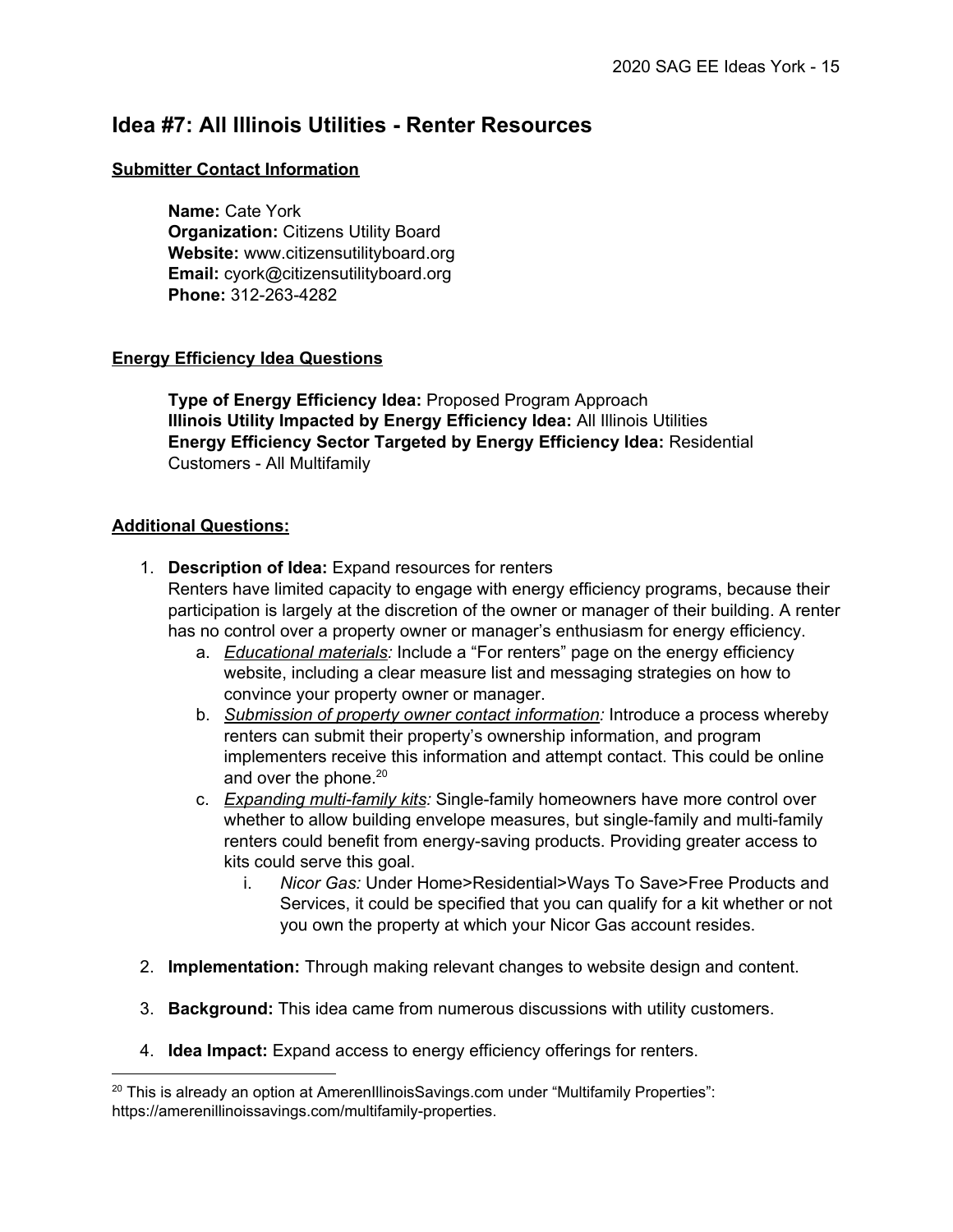- 5. **Duration:** Duration of the 4-year EE Plan, with ongoing modifications as needed.
- 6. **Estimated Budget:** Unknown.
- 7. **Estimated Participation:** Unknown.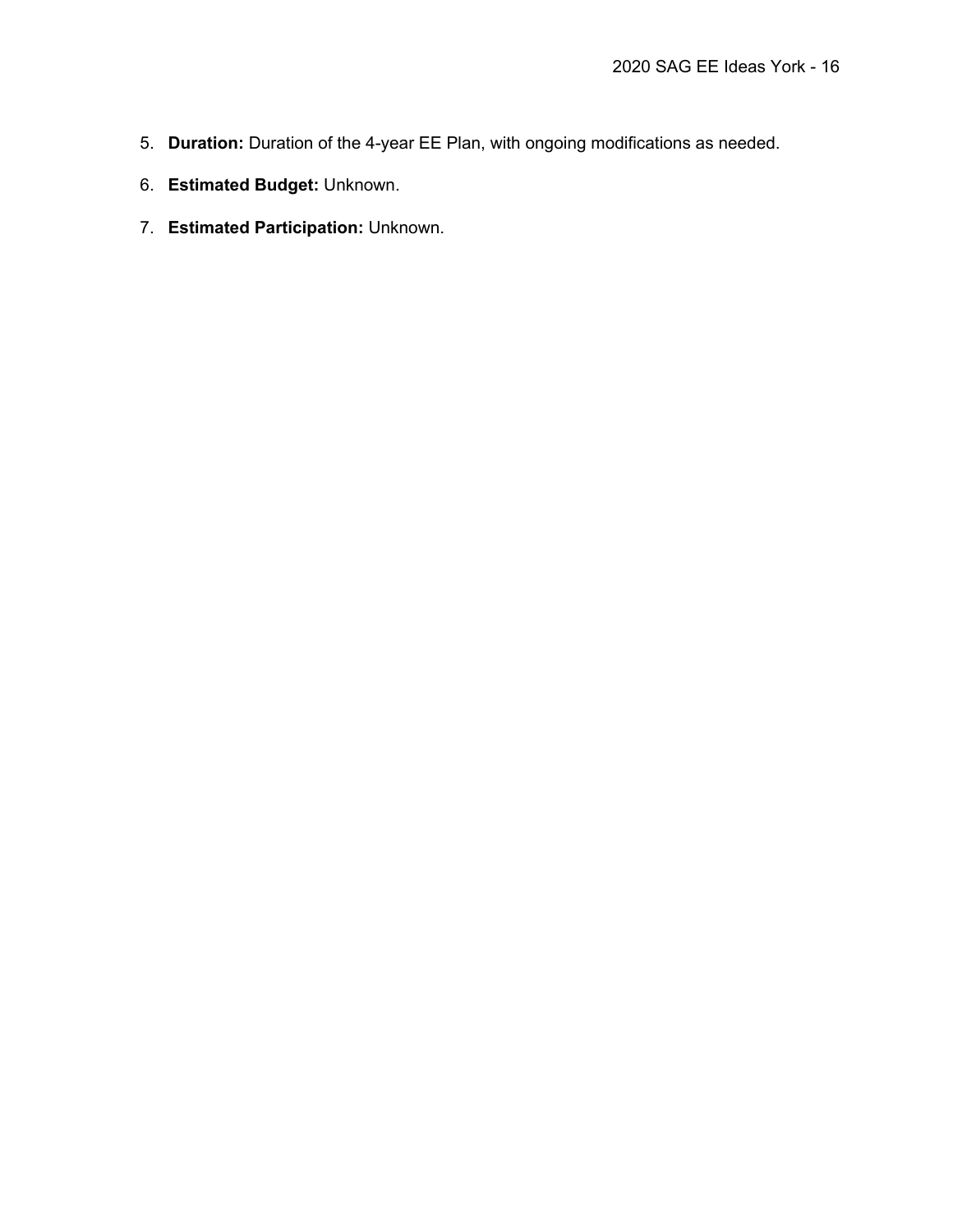# **Idea #8: All Illinois Utilities - On-Bill Financing**

### **Submitter Contact Information**

**Name:** Cate York **Organization:** Citizens Utility Board **Website:** www.citizensutilityboard.org **Email:** cyork@citizensutilityboard.org **Phone:** 312-263-4282

# **Energy Efficiency Idea Questions**

**Type of Energy Efficiency Idea:** Proposed Program Approach **Illinois Utility Impacted by Energy Efficiency Idea:** All Illinois Utilities **Energy Efficiency Sector Targeted by Energy Efficiency Idea:** All Residential and Small Business Customers

- 1. **Description of Idea:** Market the On-Bill Financing program to customers who will be well-served by the offering, and ensure all customers understand program terms.
	- a. *Incentives first*: The On-Bill Financing program is designed to serve customers already taking advantage of utility energy efficiency offerings; however, the IlEnergyLoan.com website does not explicitly state this. The website should lead with information on how to take advantage of utility rebates and programs first, before directing a customer to sign up for a loan.
	- b. *Income eligible customers:* There is a predicament in that low and moderate income customers are eligible for many free and discounted measures, but may not be able to have those measures installed in a timely manner due to contractor capacity and budget constraints. But these customers must be adequately educated about their options so as to make an informed decision that will have such lasting financial consequences. The On-Bill Financing program is not without risk. If a customer defaults, they could have their utility service terminated. If they want to pay off the loan early, the customer must pay the loan in full, as any overpayment will go first to the utility balance owed. On-Bill Financing materials must be clear about the risks, and also clear about the Income Qualified/Eligible programs. The website should include information on IHWAP, and customer service representatives should be trained to inform loan applicants.
	- c. *Required customer sectors*: The On-Bill Financing program must include offerings for single-family, multi-family, and small business customers, as required by Sections 16-11.7 and 19-140.
	- d. *Pairing any mechanical investment with air sealing and insulation*: Many contractors will oversize a furnace to compensate for a leaky home. Many, many customers are misinformed about this. Before a customer commits the